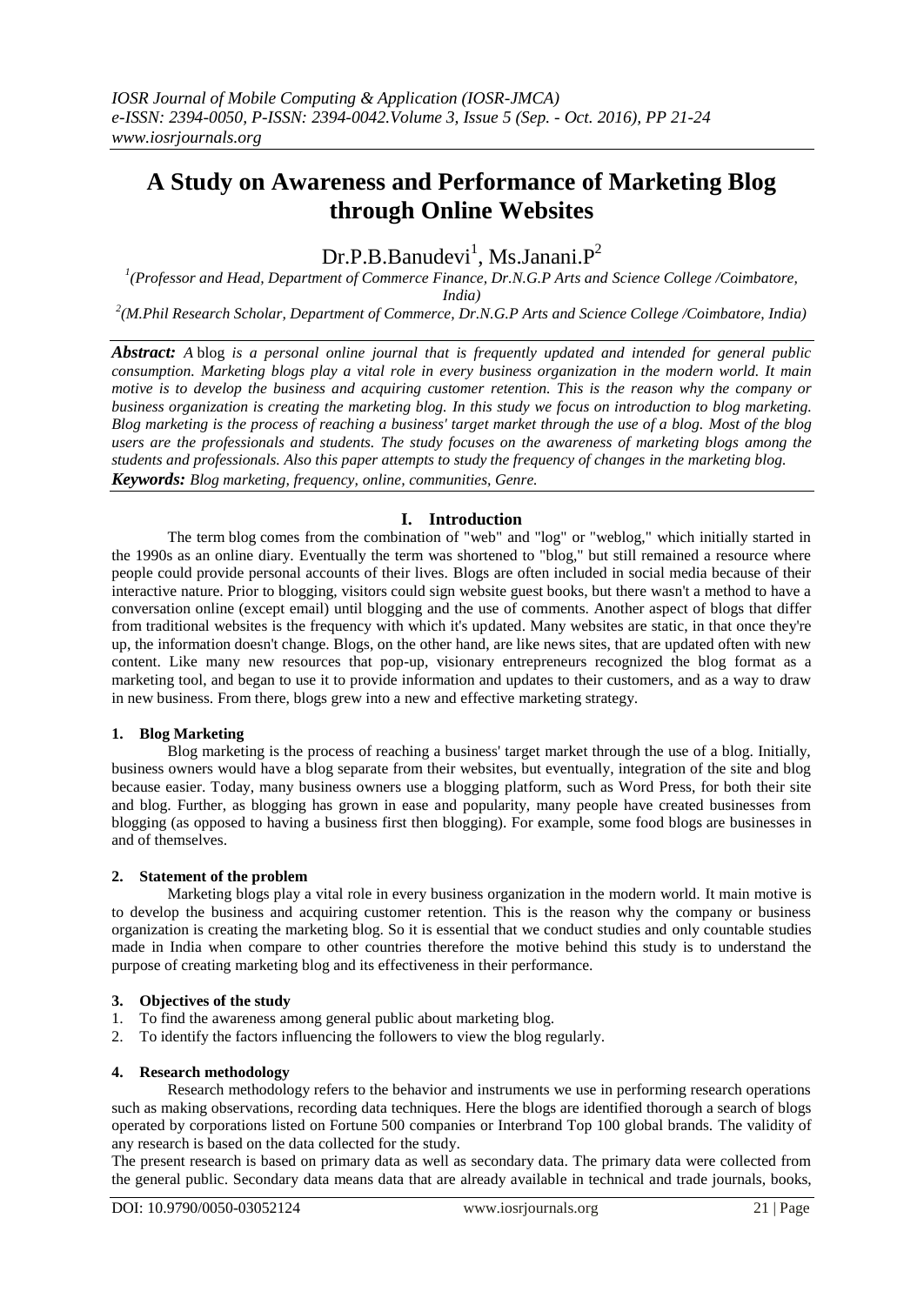magazine, newspaper, reports prepared by research scholars, universities, economists and through online websites.

#### **5. Sampling Size**

Ten marketing blogs, data are taken for the research study and 120 respondents were blog users out of 150 respondents.

#### **6. Sampling Design**

For the purpose of study, 10 marketing blogs are selected and data were collected using the online websites. For the purpose of selection of blog convenient random sampling method is used in the study. The blogs are

**8.1. Econsultancy**- Its mission is to help their customers to achieve excellence in digital business, marketing and commerce. They offer research, training, events development and resources. It comes under the Microblogging and corporate blog type.

**8.2. Business Grow**- Business Grow the company, reputation, customers, impact and profits. Grow yourself. This is a community that will help for marketing. It is a collaborative type of a blog.

**8.3. Convince and Convert**- It is ranked among the world's top marketing resources, and it was named social media blog in the world named by Jay Baer and so it is an aggregated type of blog.

**8.4. Moz Seo**- SEOmoz is founded in Seattle, WA by Rand and his mother Gillian. SEOmoz attempts to understand the art of ranking. They launched a set of independent tools to help blog.

**8.5. Hubspot**- HubSpot provides tools for [social media marketing,](https://en.wikipedia.org/wiki/Social_media_marketing) [content management,](https://en.wikipedia.org/wiki/Content_management) [web analytics,](https://en.wikipedia.org/wiki/Web_analytics) [landing](https://en.wikipedia.org/wiki/Landing_pages)  [pages](https://en.wikipedia.org/wiki/Landing_pages) and [search engine optimization.](https://en.wikipedia.org/wiki/Search_engine_optimization) Hence it comes under aggregate blog.

**8.6. Drew's Marketing Blog**- Drew's favorite tools for creating these moments are vivid storytelling, Italian heritage inspired hand gestures and the occasional tipping of a sacred cow. It is a type of corporate blog.

**8.7. Vertical Measures**- They has the power of content and digital marketing to transform their organization's results. It is under the type of microblogging.

**8.8. Influential Marketing Blog**- The Influential Marketing Group is a new consultancy founded to help brands and marketing leaders improve their marketing strategy and create more human organizations. It is corporate blog type.

**8.9. Heidicohen**- More specifically Heidi Cohen's Actionable Marketing Guide provides with marketing insights on social media, content marketing. It is a both microblogging and reverse blog type.

**8.10. Sethgodin**- It is a personal blog all type of discussion have been made by the Sethgodin CEO.

# **II. Review of Literature**

**[Sang Lee,](http://www.emeraldinsight.com/author/Lee%2C+Sang) [Taewon Hwang,](http://www.emeraldinsight.com/author/Hwang%2C+Taewon) Hong**‐**[Hee Lee,](http://www.emeraldinsight.com/author/Lee%2C+Hong-Hee) USA (2006)** In this study attempted to analyze "Corporate blogging strategies of the Fortune 500 companies", The organizations maintain high levels of control by implementing top-down blogging strategies, here the study reveals that Organizations emphasizing bottom-up blogging tend to focus on product development and customer service content strategy, while those practicing top‐down blogging focus on thought leadership or promotional content strategy. The study has shown that both strategies are taken for various purposes.

**Nidhi Sinha & Dr. Vandana Ahuja(2011) Corporate blogs a web 2.0 Approach to increase consumer brand knowledge,** Consumer sentiment score will be used for developing a conceptual consumer knowledge map for the respective brands. The objective here is to study the sentiment of a consumer with respect to a brand and the impact of variation in levels on consumer sentiment. The developments of the marketing come to an exposure to the corporate blog to promote product. In their study, concluded that a positive approach was observed in consumer brand knowledge and internet usage rate.

# **III. Analysis and Interpretation**

The data collected from the respondents were systematically applied and presented under various headings in the following:

# **3.1. Percentage Analysis**

The percentage analysis is used in this study for the entire question given in the questionnaire, mainly to find the awareness and performance of blog in each category as the value are expressed in percentage, it facilitates comparison. The expression of data in terms of percentage is one of the simplest statistical devices used in interpretation of business and economics statistics. Percentages are useful for the purpose of aiding comparison. A percent in the number of hundredth parts on number of another.

# **3.2. Ranking Analysis**

A ranking is a relationship between a set of items such that, for any two items, the first is either 'ranked higher than', 'ranked lower than' or 'ranked equal to' the second. By reducing detailed measures to a sequence of [ordinal numbers,](https://en.wikipedia.org/wiki/Ordinal_numbers) rankings make it possible to evaluate complex information according to certain criteria. Analysis of data obtained by ranking commonly requires [non-parametric statistics.](https://en.wikipedia.org/wiki/Non-parametric_statistics) In this research rank is used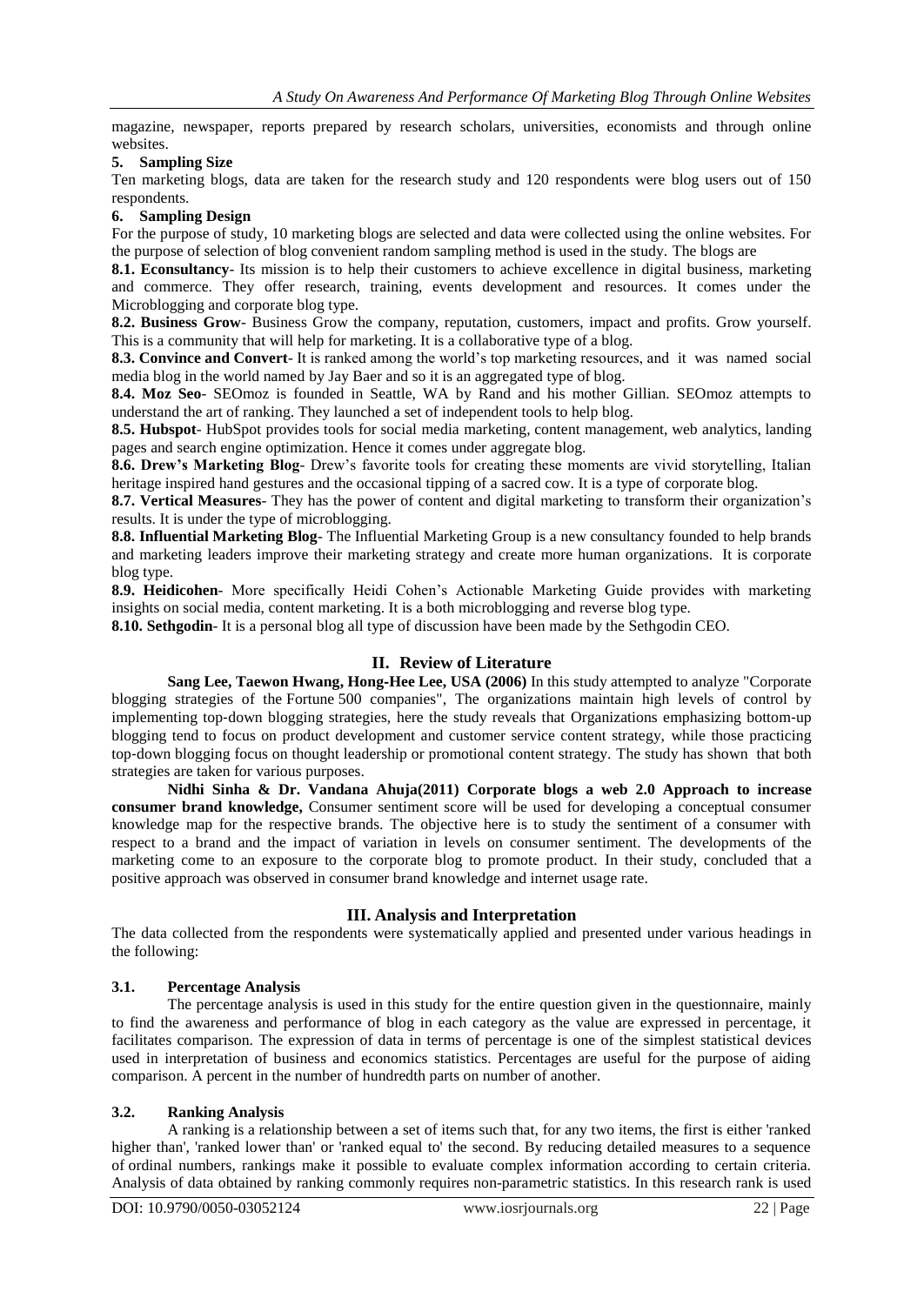to determine the exporters in term of the number of respondents. The average is used to find the factors that have the highest priority. The highest priority is ranked as first followed by second, third and so on.

# **IV. Chart and Table**

| <b>Table -1</b> the table-1 shows the awareness of blog by the respondents |                  |                          |              |  |  |  |  |
|----------------------------------------------------------------------------|------------------|--------------------------|--------------|--|--|--|--|
| .No                                                                        | <b>Awareness</b> | <b>No of Respondents</b> | Percentage % |  |  |  |  |
|                                                                            | Yes              | 34                       | 28.3         |  |  |  |  |
| <u>.</u>                                                                   | Nο               | 86                       | 71.7         |  |  |  |  |
|                                                                            | Total            | 120                      | 100          |  |  |  |  |

#### **Exhibit- 1**

**Awareness Of Blog**



#### **Interpretation**

It is known from the above table out of total respondents taken for the study, 34 (28.3%) of the respondents are aware of blog and 86 (71.7 %) are not aware of blog.

Majority of the respondents feel that they are not aware of blog.

2. For the study, to identify the factors influencing the followers to view the blog by genre are (table-2 ) represents

- a) Narcissus (A blog about the person themselves and images of themselves).
- b) Streetstyle (A blog containing photographs that the blogger has taken of other people but info may be about the blogger).
- c) Fashiondustria (A blog that does not feature the bloggers own photographs and is not about the blogger them self).
- d) Professional (A blog written by an expert or a professional).

#### **TABLE -2**

| <b>Factors</b>        |          | $\mathbf{H}$ | Ш    | IV        | <b>Total</b> | Rank         |
|-----------------------|----------|--------------|------|-----------|--------------|--------------|
|                       | $\bf(4)$ | (3)          | (2)  | <b>T)</b> |              |              |
| Narcissus (Own blog)  | 23       | 19           | 32   | 46        | 259          | IV           |
|                       | 92)      | 57           | (64) | (46)      |              |              |
| <b>Fashiondustria</b> | 28       | 46           | 31   | 15        | 327          | $\mathbf{H}$ |
|                       | (112)    | (138)        | (62) | (15)      |              |              |
| <b>Professional</b>   | 56       | 19           | 17   | 28        | 343          |              |
|                       | (224)    | (57)         | (34) | (28)      |              |              |
| Streetstyle (photo)   | 20       | 38           | 39   | 23        | 295          | III          |
|                       | (80)     | (114)        | (78) | (23)      |              |              |

#### **INTERPRETATION**

The **Professional blog** have ranked as **first** that only influence them to view the blog regularly.

- The **Fashiondustria** have ranked as **second** by the respondents.
- The **Streetstyle (photography)** ranked as **third** by the respondents.
- The **Narcissus (own blog)** have ranked as **fourth** by the respondents.

### **7. Findings**

- 1. Majority of the respondents feel that they are not aware of blog and some of the respondents do not aware of the word blog.
- 2. The Professional blog have ranked as first that only influence them to view the blog regularly.
- 3. It is observed that Convince & Convert blog is frequently updating blog.